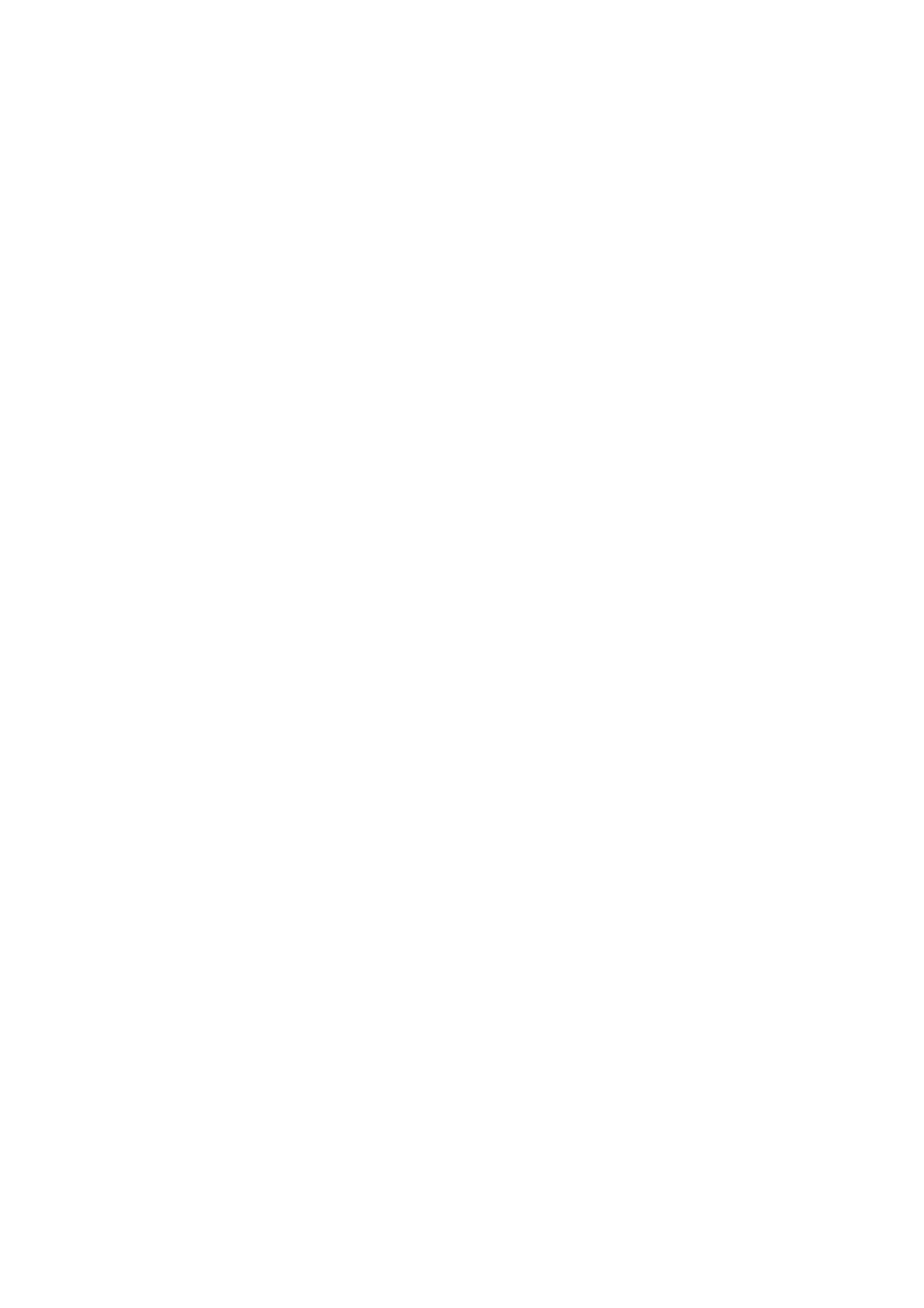## Ba pqnao r p cao

- 
- 
- 
- → **Centralized cloud management**<br>
+ Centralized cloud management<br>
+ 5G high-speed cellular network access<br>
+ High-speed gigabit WAN/LAN/VLAN<br>
networking<br>
+ Maximum 1200Mbps, 2.4G and 5G WiFi<br>
+ Maximum 1200Mbps, 2.4G an *A* **Exercise Configured Configured Configured Configured +**<br>
+ SG high-speed cellular network access<br>
+ High-speed gigabit WAN/LAN/VLAN<br>
+ Maximum 1200Mbps, 2.4G and 5G WiFi<br>
+ Maximum 1200Mbps, 2.4G and 5G WiFi<br>
+ Sup **DEXECUTED IN CHIND CONTROVER CONTROVER CONTROVER CONTROVER CONTROVER CONTROVER CONTROVER CONTROVER CONCUPREND MAXimum 1200Mbps, 2.4G and 5G WiFi<br>
Maximum 1200Mbps, 2.4G and 5G WiFi<br>
dual-band concurrent, AP/STA mode by 5G** switching + Centralized cloud management<br>
+ 5G high-speed cellular network access<br>
+ High-speed gigabit WAN/LAN/VLAN<br>
+ Maximum 1200Mbps, 2.4G and 5G WiFi<br>
+ Maximum 1200Mbps, 2.4G and 5G WiFi<br>
+ Support Zero Touch deployment<br>
+ Su + High-speed gigabit WAN/LAN/VLAN<br>
networking<br>
+ Maximum 1200Mbps, 2.4G and 5G WiFi<br>
+ Maximum 1200Mbps, 2.4G and 5G WiFi<br>
+ Support Zero Touch deployment<br>
+ Support SD-WAN<br>
+ Comprehensive security protection<br>
+ Refined dual-band concurrent, AP/STA mode<br>
switching<br>
+ Support Zero Touch deployment<br>
+ Support SD-WAN<br>
+ Comprehensive security protection<br>
+ Refined and visualized network<br>
- The FR805 integra<br>
+ Multiple alarms and diagnostic
- 
- 

networking

- 
- management
- 
- 

#### **Centralized Cloud Management**

As a network access device, the ER805 edge router can realize cloud management with InCloud Manager and helps you to manage thousands of distributed sites all over the world, it monitors your network anytime and anywhere and improves efficiency.

#### **Omnipresent and Continuous Internet Access Capability: 5G**

It is equipped with 5G cellular network access capabilities, fully providing new capabilities and new experiences brought by 5G networks. The high bandwidth, low latency and other features make a better service.

- •Global 5G network access, downstream rate 2Gbps, support SA/NS networking
	- •Gigabit Ethernet, WAN/LAN/VLAN/Dual WAN
	- •Maximum bandwidth 1200Mbps, support 802.11 ac/a/b/g/n, 2.4G+5G Wi-Fi dual-band
	- •Implement IPv4 and IPv6 dual protocol

### **SD-WAN Highly-reliable and Uninterrupted Network Connection**

ER805 integrates hardware, software and cloud services to realize SD-WAN network, therefore ensures uninterrupted high-quality network services. Link redundancy, load balancing, bandwidth management, link failover and other functions can effectively ensure the stability of the business network and reduce the risk of network failures, thus reduce network costs, and increase productivity.

#### **Zero-Touch Deployment**

The integrated cloud design makes deployment easier and more convenient, and deployment can be completed in a few clicks.

- •Plug and play
- •Scan code APP configuration
- •Quick access to cloud services
- •InCloud Manager remote configuration

### **Comprehensive Security Protection**

Multi-dimensional security strategy to protect sensitive data and critical businesses from attacks and threats, provides you with a worry-free network.

- •Access control and content filtering
- •Multiple VPNs, digital certificates
- •Authority management, identity authentication
- •Prevent DOS attacks and intrusion prevention

#### **Multiple Alarms and Diagnostic Tools**

Comprehensive network monitoring, rapid troubleshooting of network failures, ensuring the stability of the network environment, reducing losses caused by network failures, and providing network insurance for business

- •Alarm policy setting
- •Real-time alarm notification
- •Network Diagnostic Tool
- •Remote device control

#### **High Network visibility, insight into everything**

Visualization and refinement of the network is becoming common, IT engineers can gain insights into business problems from data, quickly troubleshoot problems.

- •Multi-dimensional data dashboard
- •Supports analysis of various data including traffic, applications, equipment, networks, users.
- •Practical statistical report
- •Overview of business running

#### **Intelligent Network Management**

Intelligent management can simplify business operations and improve decision-making. With multi-dimensional data analysis, intelligent alarms, automatic link failover, customized upgrade, batch settings and other intelligent management to make network management easier.

## eia oek o li



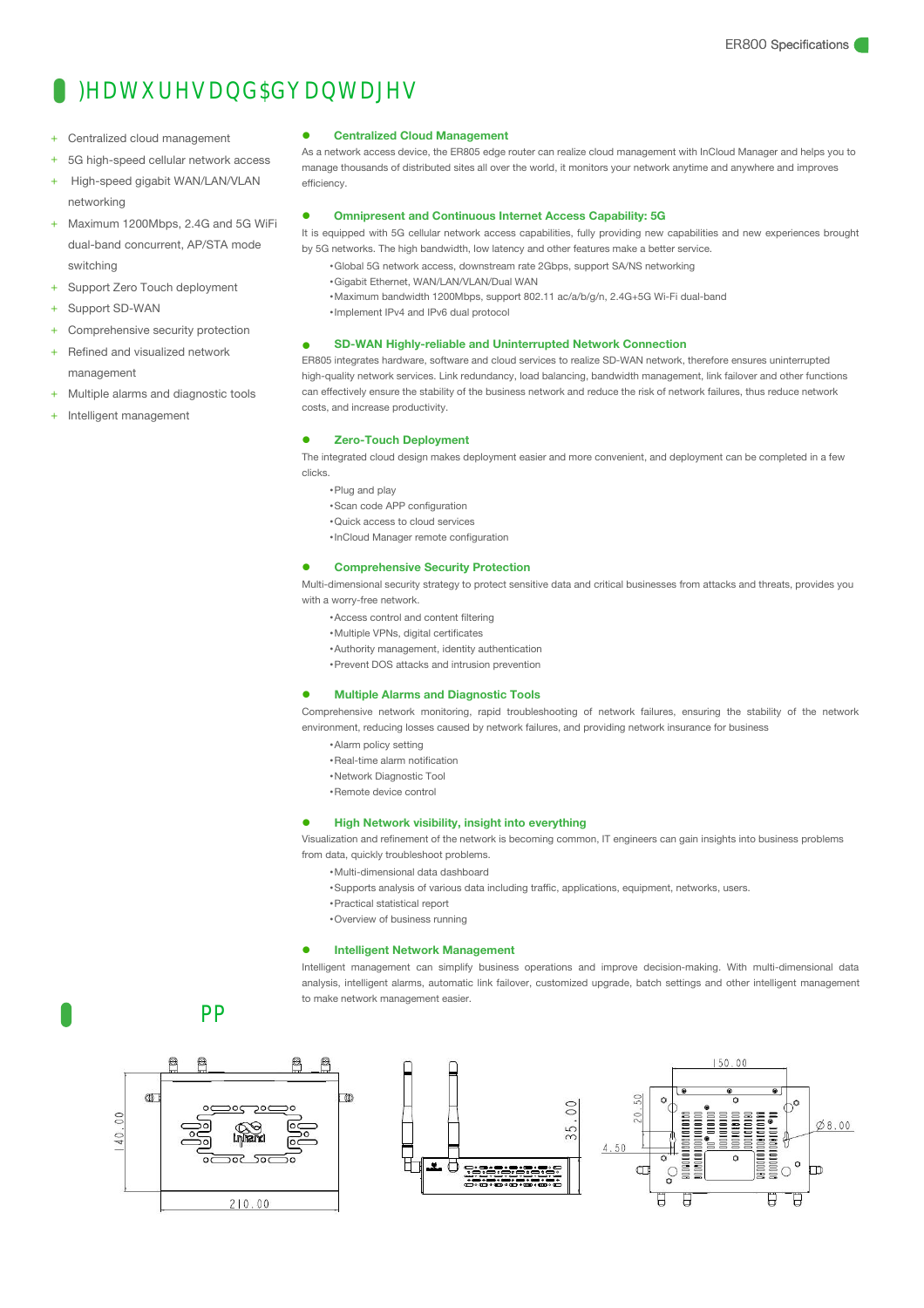| Specifications                     |                                                             |                                             |
|------------------------------------|-------------------------------------------------------------|---------------------------------------------|
| <b>ER805 Hardware</b>              |                                                             | Cloud-based                                 |
| Hardware platform                  |                                                             | Completely bas                              |
| Firewall throughput                | 600Mbps                                                     | <b>InCloud</b>                              |
| <b>VPN</b> throughput              | 200Mbps                                                     |                                             |
| Recommended users                  | 50                                                          | Functions                                   |
| Interface description              |                                                             | Dial-up service                             |
| Cellular                           | 5G, downlink 2Gbps, Sub6 (450MHz to 6GHz)<br>4G             | <b>Network Acces</b>                        |
| Ethernet port                      | 5*10/100/1000Mbps, Ethernet,<br>Dual WAN/LAN<br><b>VLAN</b> | <b>IP Protocol</b><br><b>IP Application</b> |
| <b>USB</b>                         | 1*USB 3.0                                                   |                                             |
| <b>SIM</b>                         | Dual SIM, Nano SIM                                          | <b>Network Functi</b>                       |
| <b>RESET</b>                       | Reset button                                                | WAN/LAN                                     |
| Antenna interface                  | 5G cellular*4,<br>Or 4G cellular*2, Wi-Fi*2                 | <b>VLAN</b>                                 |
| Wi-Fi                              |                                                             | Port disabled                               |
| Frequency                          | Dual frequency 2.4 / 5GHz Wi-Fi                             | Wi-Fi                                       |
| <b>Transmission bandwidth</b>      | Maximum1200Mbps                                             | Routing                                     |
| <b>Transfer Protocol</b>           | 802.11ac/a/b/g/n Wave2 MU-MIMO                              | Qos                                         |
| Maximum output power               | 2.4g:17dBm 5g:17dBm                                         | Network diagno<br>Network Securi            |
| Operating mode                     | AP / Client mode                                            | <b>VPN</b>                                  |
| Power Supply                       |                                                             |                                             |
| Pin                                | Power supply                                                | Safe access                                 |
| Input voltage                      | Input: 9-48VDC                                              |                                             |
| <b>Power Consumption</b>           | 12W                                                         | <b>Heck detection</b>                       |
| Ambient Temperature and Humidity   |                                                             | Content filtering                           |
| <b>Working Temperature</b>         | $-20^\circ$ C $\sim$ +70 $^\circ$ C                         | Behavior mana                               |
| <b>Storage Temperature</b>         | $-40^{\circ}$ C $\sim$ + 85 $^{\circ}$ C                    | Hostile attack<br>protection                |
| <b>Humidity</b>                    | 95%RH at 60° C                                              | Firewall                                    |
| <b>Protection Rating</b>           | IP30                                                        |                                             |
| Installation                       |                                                             |                                             |
| <b>Desk</b>                        | Desk-top                                                    | Reliability                                 |
| Wall                               | Wall mounting                                               | <b>SD-WAN</b>                               |
| <b>EMC</b>                         |                                                             | Back-up and au<br>recovery                  |
| Electromagnetic Compatibility   II |                                                             |                                             |
| Mechanical Features                |                                                             |                                             |
| Dimensions (mm)                    | 210mm*140mm*35mm                                            | Link detection                              |
| Features                           | Wall mounting, metal shell, fan-less cooling                | Fault self-recov                            |
| Certificates                       |                                                             |                                             |
| CE, FCC, IC, PTCRB, AT&T, Verizon  |                                                             |                                             |

|                                      | <b>Cloud-based Management ER805 Function</b>                                                                         |
|--------------------------------------|----------------------------------------------------------------------------------------------------------------------|
| Completely based on cloud management |                                                                                                                      |
| <b>InCloud</b>                       | Subscribe to InCloud service to realize 100% cloud-<br>based management                                              |
| Functions                            |                                                                                                                      |
| Dial-up service                      | Static IP, DHCP, PPPoE, link detection, automatic redial,<br>SIM switch                                              |
| <b>Network Access</b>                | Multiple network access, 5G/4G cellular network access,<br>ETH network access                                        |
| <b>IP Protocol</b>                   | IPv6, Ipv4                                                                                                           |
| <b>IP Application</b>                | Ping、Traceroute、DHCP server/client、DNS relay、<br>Dynamic domain name DDNS, Telnet, SSH, HTTP,<br>HTTPS、TFTP、FTP、SFTP |
| <b>Network Function</b>              |                                                                                                                      |
| WAN/LAN                              | WAN/LAN                                                                                                              |
| <b>VLAN</b>                          | VLAN                                                                                                                 |
| Port disabled                        | Supported                                                                                                            |
| Wi-Fi                                | 5G/2.4G Wi-Fi, AP, STA mode                                                                                          |
| Routing                              | Support multiple dynamic routing and static routing                                                                  |
| Qos                                  | Support protocol-based data control                                                                                  |
| Network diagnosis                    | Support Ping, Traceroute, network packet capture tool                                                                |
| Network Security                     |                                                                                                                      |
| <b>VPN</b>                           | IPsec/L2TP/ GRE/OpenVPN/CA, PEM, PKCS12, SCEP<br>(CA certificated)                                                   |
| Safe access                          | LDAP, RADIUS, TACACS+、802.11 WPA2 Enterprise、<br>802.1Q VLAN/QoS、802.1X certificated                                 |
| Heck detection                       | Supported                                                                                                            |
| Content filtering                    | Supported                                                                                                            |
| Behavior management                  | Supported                                                                                                            |
| Hostile attack<br>protection         | Supported<br>Filter multicast/ Ping probe packet, anti-DoS attack                                                    |
| Firewall                             | MAC, IP, port, Application protocol<br>NAT, PAT, DMZ, port mapping, virtual server,<br>Access Control List (ACL)     |
| Reliability                          |                                                                                                                      |
| SD-WAN                               | SD-WAN, ensures the stability and reliability of WAN link                                                            |
| Back-up and auto-                    | Interface backup, WAN/WIFI/cellular backup                                                                           |
| recovery                             | Dual SIM dial link, seamless switching, cellular backup                                                              |
|                                      | Cellular link failover                                                                                               |
| Link detection                       | Multiple detection link mechanisms to realize automatic                                                              |
|                                      | re-dial when disconnected and maintain link connection                                                               |
| Fault self-recovery                  | Embedded Watchdog, auto-recovers from operation<br>faults                                                            |
|                                      |                                                                                                                      |